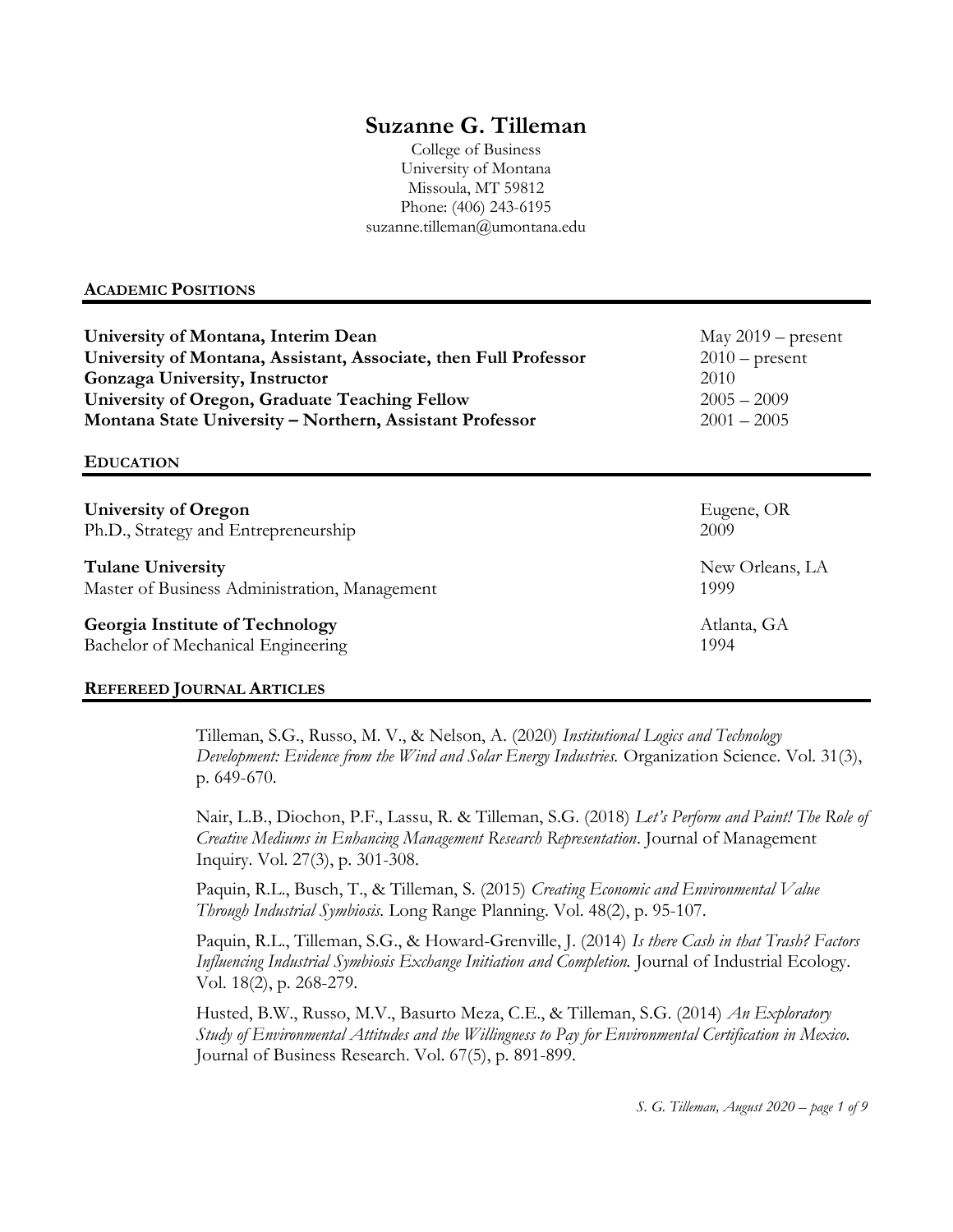Aten, K. Irwin, J. & Tilleman, S.G. (2012) Inter-Industry Ideological Groups and the Emergence of Innovative Sustainable Business Practices. Journal of Ethics & Entrepreneurship. Vol. 2(1), p. 55- 72.

Tilleman, S.G. (2012) Is Employee Organizational Commitment Related to a Firm's Environmental Sustainability Efforts? Journal of Small Business & Entrepreneurship. Vol. 25(4), p. 283-306

Holloway, S.S., Tilleman, S.G., Macy, R., Parkman, I.D., & Krause, A.J. (2008) Active Learning in Entrepreneurship: Applying the Jigsaw method to Entrepreneurship Instruction. USASBE Conference Proceedings, San Antonio, Texas.

#### BOOKS

Starbuck, W.H., & Tilleman, S.G. (Eds.) (2008) *Organizational Learning and Knowledge* Management. Volume III: Learning by Populations of Organization. Edward Elgar Publishing: UK

#### PEER REVIEWED RESEARCH PRESENTATIONS

Minto, A., Parmigiani, A., & Tilleman, S.G. (2019) Learning to Lobby: Drivers of Autonomy in Corporate Political Activity. Academy of Management Meeting in Boston, MA.

Paquin, R. & Tilleman, S.G. (2019) Paper: Beginner's Luck? Ad-Hoc versus Developing Capabilities Approaches for Closing Material Cycles. In Symposium: Circular Economy and Management Theory: Developing Theoretical Underpinnings for an Emergent Concept Academy of Management Meeting in Boston, MA.

Olk, P., Aten, K., Tilleman, S., & Salem, A. (2018) Developing a Personal Balanced Scorecard. Western Academy of Management. Salt Lake City, Utah.

Tilleman, S.G., Paquin, R. & Howard-Grenville, J. (2017) Comparing ad-hoc versus Developing Capabilities Approaches when Firms Develop New Industrial Symbiosis Exchanges. ISIE-ISSST (International Society for Industrial Ecology and International Symposium on Sustainable Systems and Technology). Chicago, IL

Russo, M.V., Earle, A., Lahneman, B., & Tilleman, S.G. (2016) Geography, Personal Values, and Hybrid Companies. GRONEN (Group of Research on Organizations and the Natural Environment) Research Conference. Hamburg, Germany.

Tilleman, S.G., Paquin, R. & Howard-Grenville, J. (2016) Comparing Ad Hoc versus Developing Capabilities Problem Solving for Creating Interfirm Advantage. GRONEN (Group of Research on Organizations and the Natural Environment) Research Conference. Hamburg, Germany.

Russo, M.V., Earle, A., Lahneman, B., & Tilleman, S.G. (2015) Geography, Personal Values, and Hybrid Companies. Academy of Management Meeting in Vancouver, British Columbia.

Tilleman, S.G., Paquin, R. & Howard-Grenville, J. (2015) Gains Large and Small Through Industrial Symbiosis. Sustainability, Ethics, Entrepreneurship Research Conference. Denver, Colorado.

Tilleman, S.G., Paquin, R. & Howard-Grenville, J. (2014) The Influence of Institutional Logics on Firm Gains from Industrial Symbiosis. GRONEN (Group of Research on Organizations and

S. G. Tilleman, August 2020 – page 2 of 9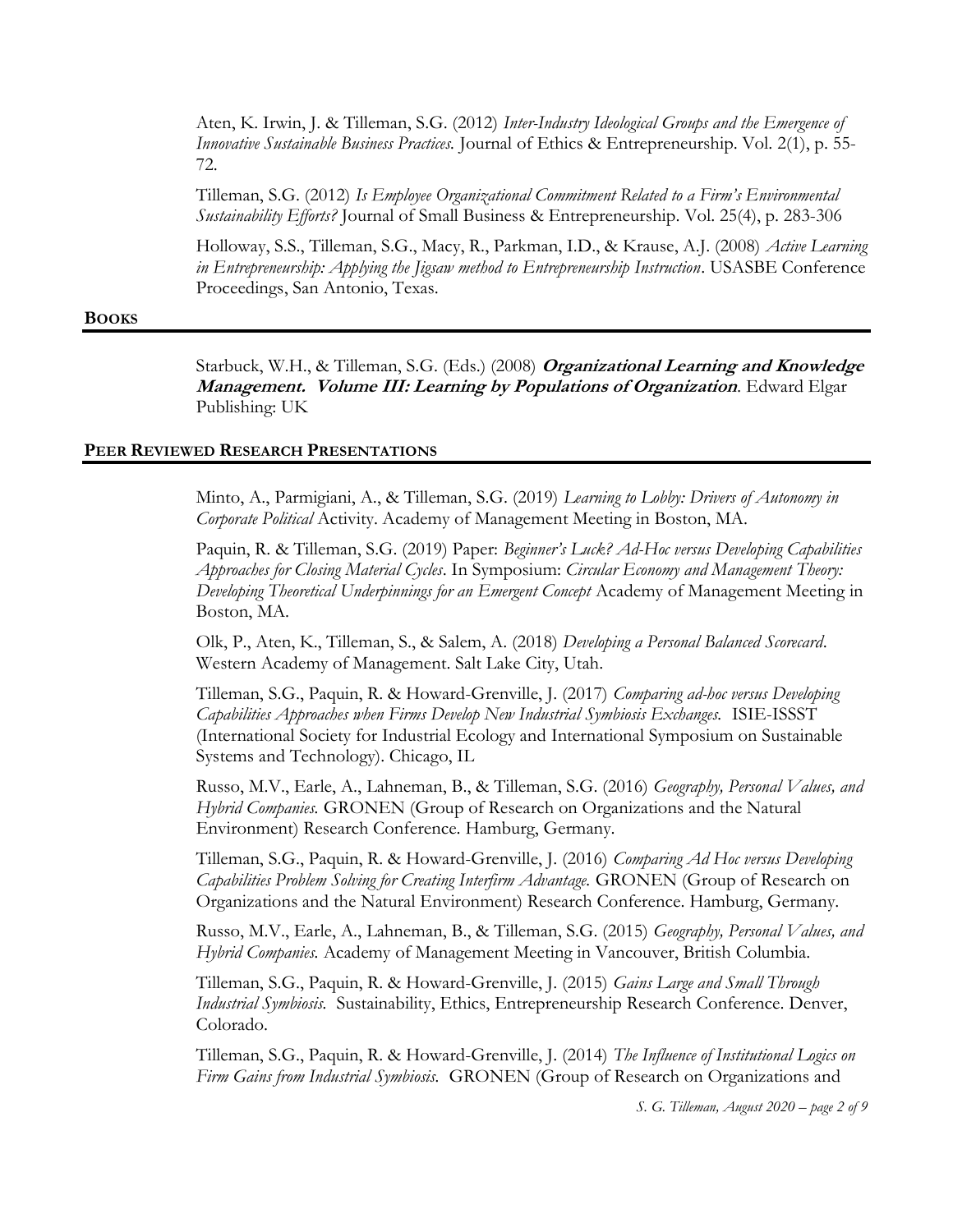the Natural Environment) Research Conference. Helsinki, Finland.

Holloway, S. Martin, D. Plant, E. Schouten, J., & Tilleman, S.G. (2014) From Evangelical Roots to Capitalist Returns: Market Formation from Community Beginnings. Academy of Marketing Sciences World Marketing Congress. Lima, Peru. Presented by Martin & Schouten.

Tilleman, S.G. & Plant, E. (2014) The Emergence of Organic Food Supply Chains in the United States: No Country for Old Tomatoes. Western Academy of Management in Napa, California.

Tilleman, S.G., Paquin, R. & Howard-Grenville, J. (2013) Something from Nothing: A Resourcebased View of Industrial Symbiosis. Western Academy of Management in Santa Fe, New Mexico.

Tilleman, S.G. & Aten, K. (2013) Using a Thermal Conduction Model to Improve our Thinking about Transaction Cost Economic. Western Academy of Management in Santa Fe, New Mexico.

Russo, M.V., Earle, A., Lahneman, B., & Tilleman, S.G. (2012) Geographic Clustering by Hybrid Companies: Shared Values, Institutions, and Resource Acquisition. Academy of Management Meeting in Boston, Massachusetts.

Symposium (2012) Sustainability and Clustering. Presenter and Author. Academy of Management meeting in Boston, Massachusetts.

Paquin, R., Busch, T., & Tilleman, S. (2012) Making do with less: Analyzing Industrial Symbiosis as a policy tool for environmental efficiency among firms. Group on Organizations and the Natural Environment (GRONEN) Research Conference in France. Presented by Busch.

Sebastio, H., Holloway, S., Krause, A., Althouse, J., & Tilleman, S.G. (2012) *Implications*, benefits, and approaches to teaching means-driven entrepreneurship. United States Association of Small Business and Entrepreneurship in New Orleans, Louisiana.

Aten, K. Irwin, J. & Tilleman, S.G. (2012) Inter-Industry Ideological Groups and the Emergence of Innovative Sustainable Business Practices. United States Association of Small Business and Entrepreneurship in New Orleans, Louisiana

Tilleman, S.G. & Russo, M.V. (2011) Aligning Institutional Logics to Enhance Regional Cluster Emergence. Energy, Organizations, and Society conference at UC-Davis, California.

Paquin, R., Tilleman, S., & Busch, T. (2011) Analyzing industrial symbiosis as a policy tool for environmental efficiency among firms. International Conference on Industrial Ecology in Berkeley, California.

Tilleman, S.G. (2011) Organizational Commitment When Concern for the Environmental Aligns. Western Academy of Management Meeting in Victoria, British Columbia.

Tilleman, S.G. (2010) Aligning Institutional Logics to Enhance Regional Cluster Emergence. Academy of Management Meeting in Montreal, Quebec.

Tilleman, S.G. (2010) Formal rules, informal constraints, and regional cluster emergence. Academy of Management Meeting in Montreal, Quebec.

All-Academy Symposium (2009) Issues surrounding the Emergence and Diffusion of Technologies for Renewable Energy Generation. Presenter for the Academy of Management meeting in Chicago, Illinois.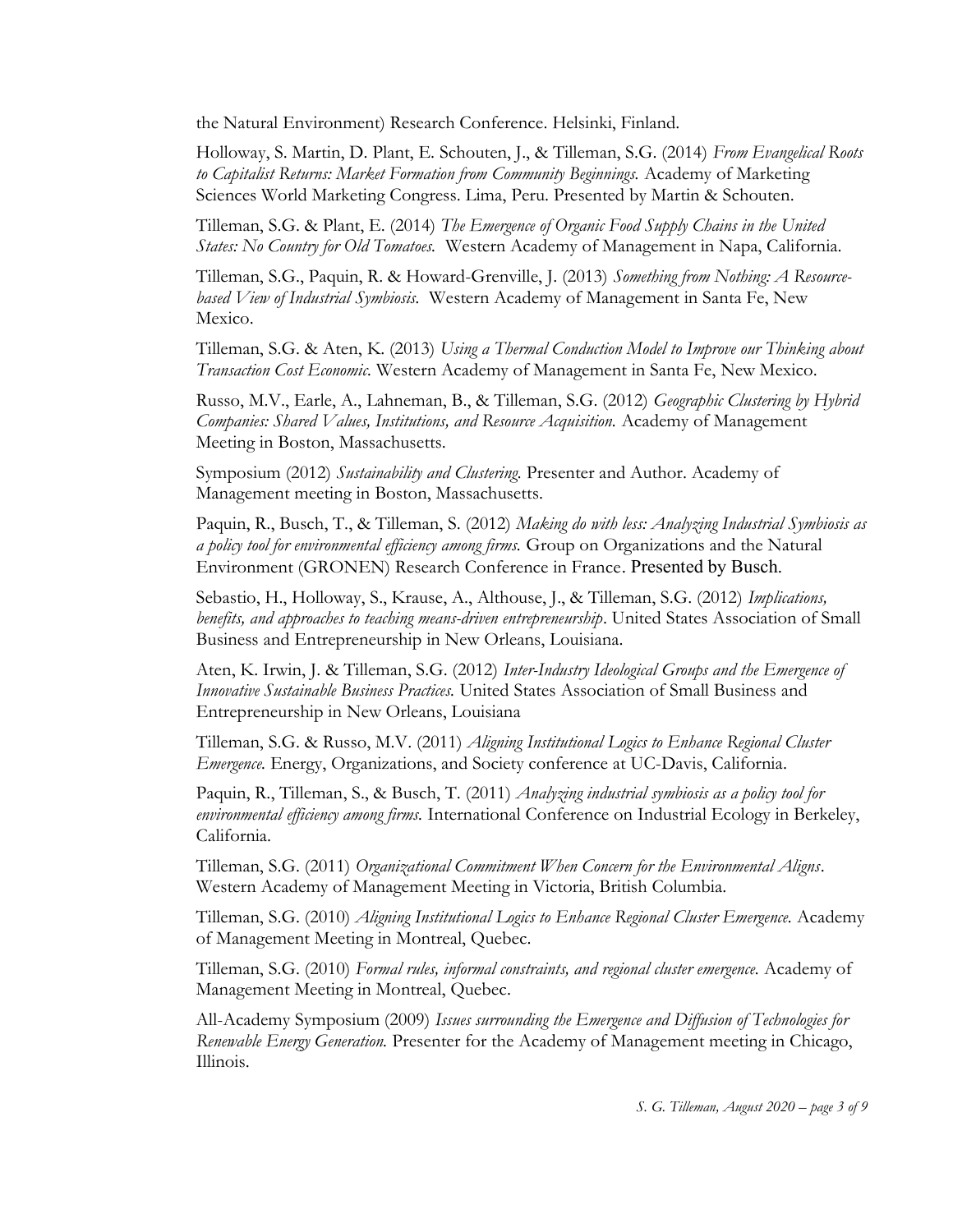Paquin, R., Tilleman, S.G., & Howard-Grenville, J. (2009) Is There Cash in this Trash? Exploring Industrial Symbiosis through a Strategic Management Lens. International Conference on Industrial Ecology in Lisbon, Portugal.

Aten, K. Irwin, J. & Tilleman, S.G. (2008) Inter-Industry Ideological Groups and the Emergence of Innovative Sustainable Business Practices. Presented at Academy of Management Meeting in Anaheim, California.

Tilleman, S.G. (2008) Greening and Organizational Commitment. Presenting at Academy of Management Meeting in Anaheim, California.

Organizer for Entrepreneurship Division Professional Development Workshop (2008) Social Entrepreneurship: Why should we care? The questions academics ask. Academy of Management Meeting in Anaheim, California.

Holloway, S., Krause, A., Parkman, I., & Tilleman, S.G. (2008) Active Learning in Entrepreneurship: Applying the Jigsaw Method to Entrepreneurship Instruction. USASBE Conference in San Antonio, Texas. Winner of best pedagogy workshop.

All-Academy Symposium (2007) The Emergence of Cleantech: Venture Capital and the Emergence of a New Clean Technology Industry. Panelist for the Academy of Management meeting in Philadelphia, Pennsylvania.

Tilleman, S.G. (2007) Additives in Transaction Cost Equations. Presented at the Western Academy of Management Conference in Missoula, Montana. Nominated for best student paper.

Tilleman, S.G. & Russo, M.V. (2006) Does a Social Mission Engender Greater Employee Commitment? Presented at the conference Business as an Agent of World Benefit, a collaboration between the United Nations Global Forum and the Academy of Management.

#### INVITED PRESENTATIONS

Tilleman, S.G. (2019) Teaching Excellence: Being a Good Teacher While Being a Good Researcher. Doctoral Consortium, Western Academy of Management

Tilleman, S.G., Pain, G.C.F., & Paquin, R.L. (2019) Sustainability Reports: Does Communication Lead to Hypocrisy or Impact? Invited research talk Lundquist College of Business, University of Oregon.

Tilleman, S.G. (2018) Creating Economic and Environmental Value Through Industrial Symbiosis. Invited research talk Naval Post Graduate School, Monterrey, California.

Pain, G.C.F., Paquin, R.L., & Tilleman, S.G. (2018) Sustainability Reports: Does Communication Lead to Hypocrisy or Impact? Hypocrisy in Responsibility, Paper Development Workshop for special issue of the Journal of Business Research. Queen Mary University, London, UK

Tilleman, S.G. (2017) Creating Economic and Environmental Value Trough Industrial Symbiosis. Pacific Economic Cooperation Council, Sustainable Development and Circular Economy. Seminar One in Bozeman, MT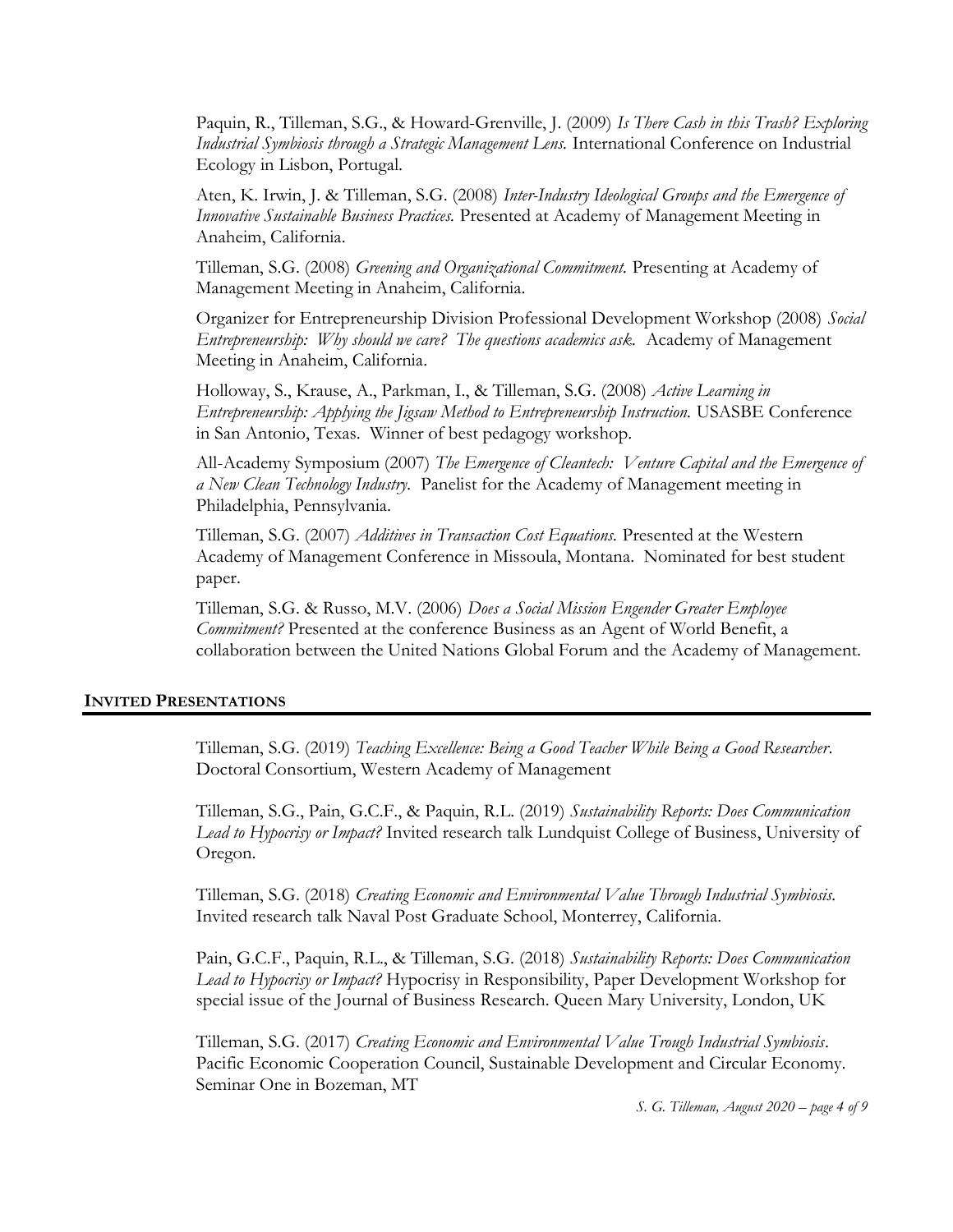Russo, M.V., Earle, A., Lahneman, B., & Tilleman, S.G. Local Social Context and Hybrid Ventures: Community Values, Political Ideology, and Mission Variation. Preparing for submission to Journal of Business Venturing.

Pain, G.C.F., Paquin, R.L., & Tilleman, S.G. Sustainability Reports: Does Communication Lead to Hypocrisy or Impact?

Martin, D., Schouten, J., Tilleman, S.G., Plant, E. & Holloway, S. From Evangelical Roots to Capitalist Returns: Market Formation from Community Beginnings. Preparing for submission to Journal of Business Research.

Aten, K. & Tilleman, S.G. Frames, Fear, and Trust: Walking Away from Nanotechnology.

Tilleman, S.G., Paquin, R. & Howard-Grenville, J. Beginner's Luck? Ad-Hoc versus Developing Capabilities Approaches for Closing Material Cycles.

Tilleman, S.G. & Plant, E. The Emergence of Organic Food Supply Chains in the United States: No Country for Old Tomatoes.

#### **GRANTS**

School of Business Administration, University of Montana, curriculum development grant, 2016

Funding to develop a new capstone course meeting requirements for integration, assessment, and discipline specific advanced writing course.

School of Business Administration, University of Montana, research grant, The Influence of Institutional Logics on Firm Gains from Industrial Symbiosis, 2014

Funding to develop a new capstone course meeting requirements for integration, assessment, and discipline specific advanced writing course.

 Strategy Research Foundation, Self-Transcendent Values and Geographic Clustering, Co-Principal Investigator, 2013

Funding to underwrite coding and data purchase for research on values and geographic clustering.

School of Business Administration, University of Montana, curriculum development grant, 2013

Funding to develop a new course on the complex interaction of economic, regulatory, technological, and social factors that shape how businesses react and respond to sustainability, and how individuals and firms can create value and competitive advantage.

University of Montana Research Grant, The Emergence of Organic Food Supply Chains in the United States, Co-Principal Investigator, 2011

Funding to study the impact of congruous community ideology, as well as different types of uncertainty on the emergence of supply chains in new product categories. The funding was used to develop the dataset from National Organic Directories of America.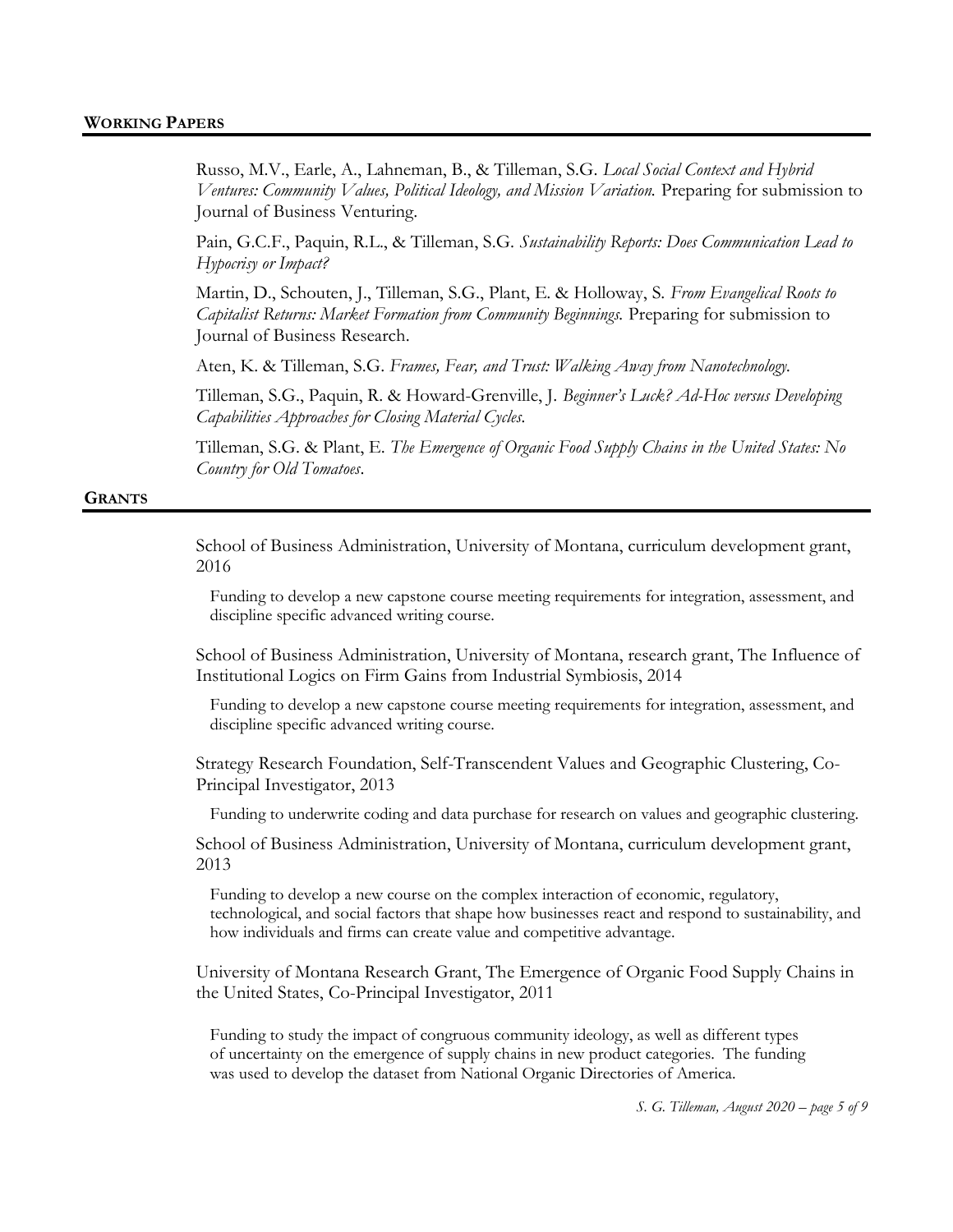## RESEARCH INTERESTS

Regional business clusters, Industrial symbiosis, Sustainable entrepreneurship, and Panel data methods

## TEACHING EXPERIENCE

| University of Montana                                            |                          |                          |                                                                   |  | Average Instructor Rating: 4.55/5.0 |  |  |
|------------------------------------------------------------------|--------------------------|--------------------------|-------------------------------------------------------------------|--|-------------------------------------|--|--|
|                                                                  | <b>BMGT 486/BGEN 499</b> |                          | Strategic Venture Management                                      |  | 27 sections                         |  |  |
|                                                                  | MGMT 446                 |                          | Strategic Management                                              |  | 8 sections                          |  |  |
|                                                                  | BMGT 410                 |                          | <b>Sustainable Business Practices</b>                             |  | 4 sections                          |  |  |
|                                                                  | <b>MBA 655</b>           |                          | Advanced Entrepreneurship Seminar I 3 sections                    |  |                                     |  |  |
|                                                                  | <b>MBA 694</b>           |                          | Advanced Entrepreneurship Seminar II 3 sections                   |  |                                     |  |  |
|                                                                  | BMGT 665                 |                          | Strategic Management Seminar                                      |  | 2 sections                          |  |  |
| <b>Gonzaga University</b><br>Average Instructor Rating: 6.50/7.0 |                          |                          |                                                                   |  |                                     |  |  |
|                                                                  | <b>BUSN 481</b>          |                          | Strategic Management                                              |  |                                     |  |  |
| <b>University of Oregon:</b>                                     |                          |                          |                                                                   |  | Average Instructor Rating: 4.33/5.0 |  |  |
|                                                                  | MGMT 321                 |                          | Managing Organizations                                            |  |                                     |  |  |
|                                                                  | MGMT 417                 | Negotiations             |                                                                   |  |                                     |  |  |
|                                                                  | <b>BA 453</b>            | <b>Business Strategy</b> |                                                                   |  |                                     |  |  |
|                                                                  | MGMT 610                 |                          | Sustainable Business – Invited lecture on social entrepreneurship |  |                                     |  |  |
|                                                                  |                          |                          |                                                                   |  |                                     |  |  |

#### AWARDS AND HONORS

University of Montana, Outstanding Management Faculty, 2011-2012, 2013-2014, 2014- 2015, 2017-2018

Knick Family Faculty Fellowship, 2017-2020

Research Impact Award for 2015 Long Range Planning article, Organizations and Environment Division of the Academy of Management, 2016

Best Paper Award, GRONEN (Group of Research on Organizations and the Natural Environment) Research Conference, 2016

Nominated for Emerging Scholar Award, Organizations and Environment Division of the Academy of Management, 2014

Article nominated for Practitioner Impact Award, Organizations and Environment Division of the Academy of Management, 2014

Finalist for best dissertation, Organizations and Environment Division of the Academy of Management, 2010

S. G. Tilleman, August 2020 – page 6 of 9 Lundquist College of Business Ph.D. Program's Outstanding Teacher Award, 2008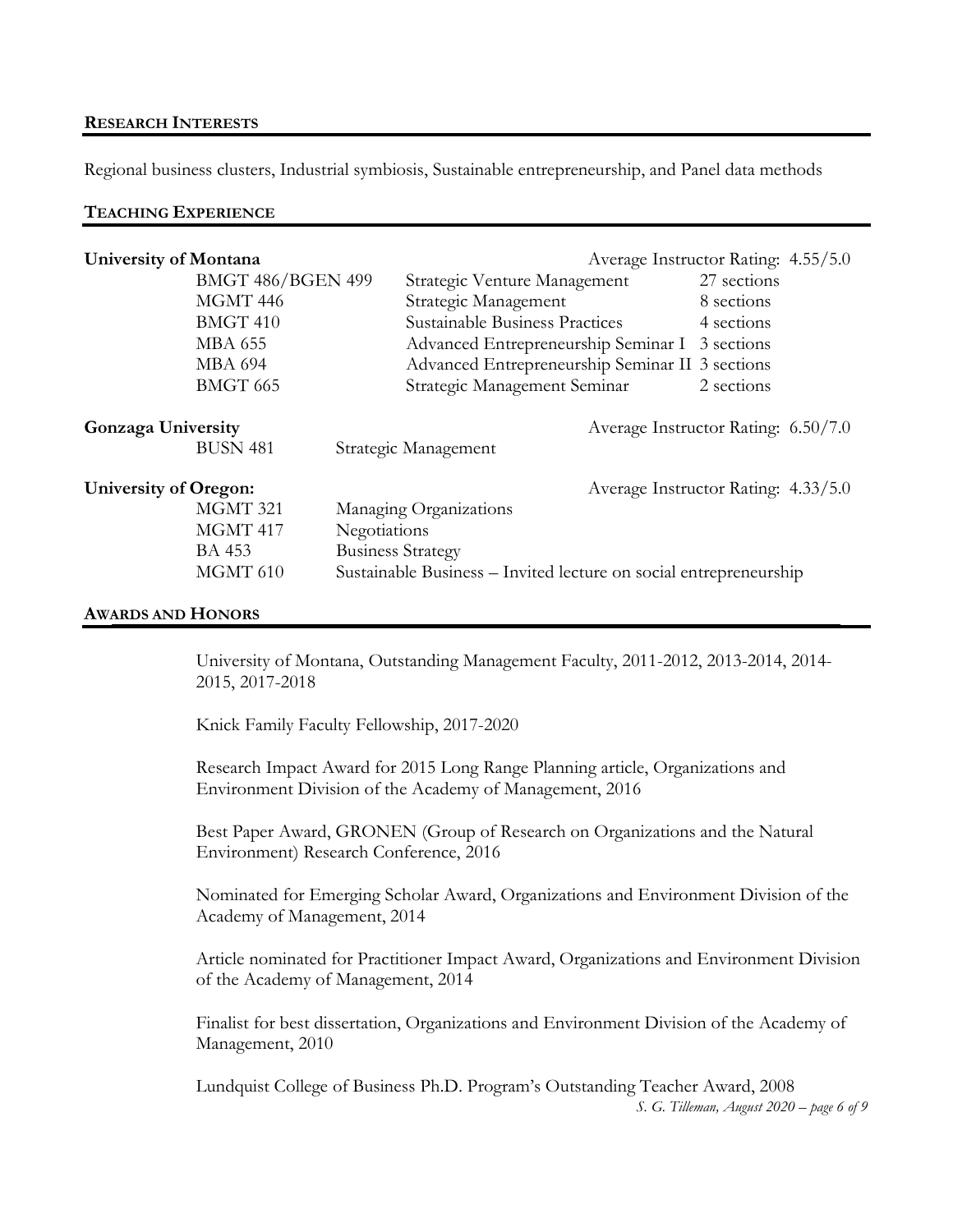Recognized five (5) times for Excellence in Teaching by the Lillis College of Business, University of Oregon, 2006-2008

Academy of Management, Organizational and Management Theory Doctoral Consortium, 2008

Research funding, Jumping in with Both Feet or Testing the Water in Industrial Symbiosis? Lundquist College of Business, University of Oregon, 2008 summer research fellowship.

Finalist Best Student Paper, Western Academy of Management, 2007

West Coast Research Symposium Doctoral Student Consortium, 2007

Academy of Management, New Doctoral Consortium, 2006

Research funding, Does a Social Mission Engender Greater Employee Commitment? Lundquist College of Business, University of Oregon, 2006 summer research fellowship.

#### PROFESSIONAL ACTIVITIES AND SERVICE

#### SERVICE – UNIVERSITY

University of Montana, Faculty Senate, 2012-2015

Co-chair of the University of Montana, Sustainable Campus Committee, 2012 - 2015

University of Montana Business Plan Competition Steering Committee, 2010 – 2013

University of Montana Commencement Committee, 2014-2019

Commencement Marshall, University of Montana, 2015-2019

Campus Drive Volunteer for Faculty and Staff Giving Campaign, 2010-2011

## SERVICE – COLLEGE

Management and Marketing Department, Department Chair, 2017 - 2019

Management and Marketing Department, Faculty Evaluation Committee Chair, 2016-2017

Dean Search Committee, UM School of Business, 2015-2016

Developed and advise Sustainable Business Strategy Certificate, 2013- present

 University of Montana College of Business Administration Committee Assignments -Undergraduate Assessment 2015-2019

S. G. Tilleman, August 2020 – page 7 of 9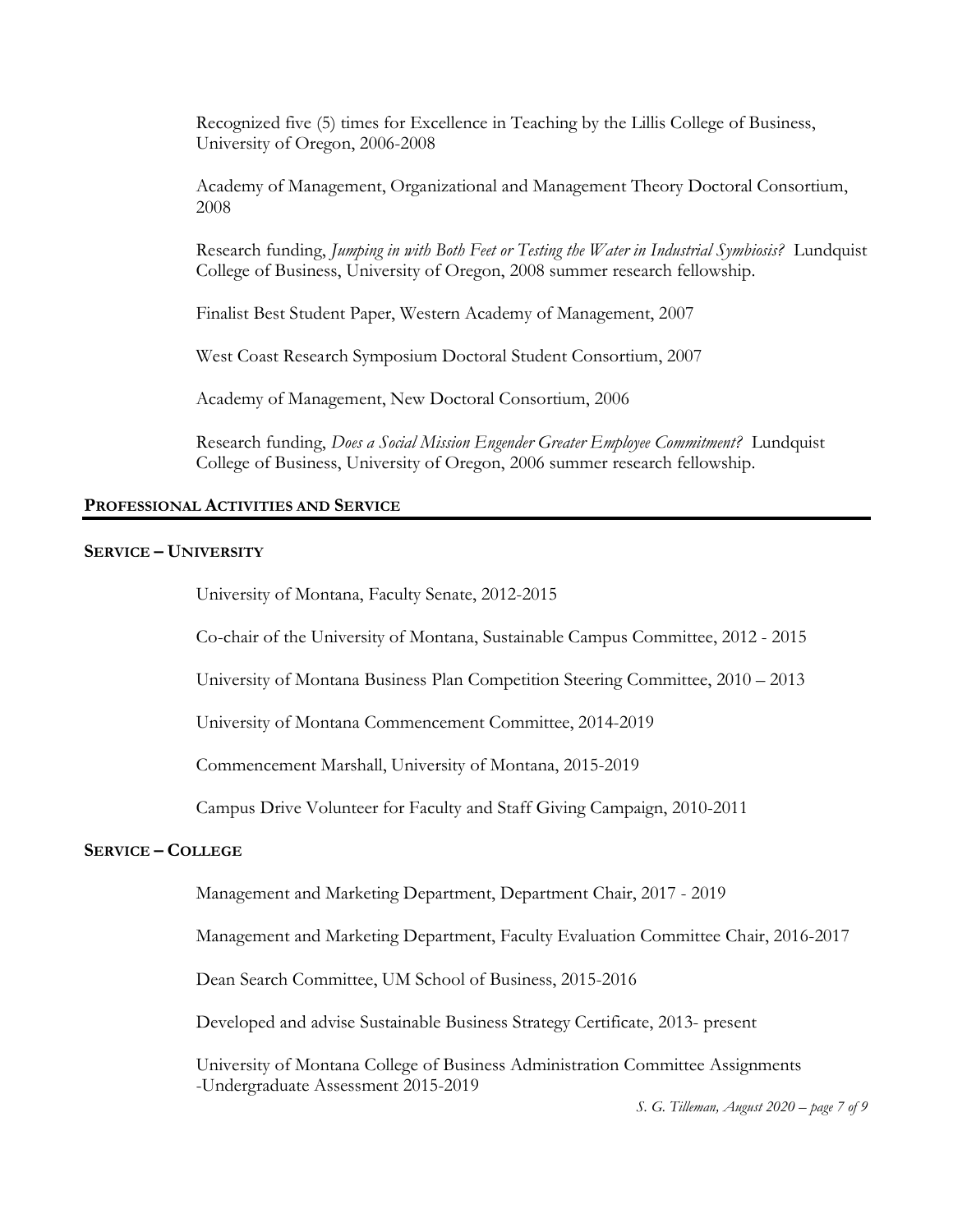-Strategic Plan Implementation Task Force – 2018-2019 -Recruitment & Retention 2016-2017 -Co-chair Sustainability Committee, 2011- 2015 -Undergraduate Curriculum 2013-2015, 2017 -International Partnerships 2015-2016 -Research & Grants 2011-2013

Montana Academy of Distinguished Entrepreneurs member, 2011-2017

Developed new capstone course for UM School of Business, 2012 & 2016

## SERVICE – ACADEMIA

Western Academy of Management – Track Chair for Business Policy and Strategy, 2014 - 2015

– Executive Committee, Representative at Large, 2015-2017

Editorial Board, Organizations & Environment, 2018 –

SEE – Sustainable, Ethics, & Entrepreneurship Conference – Advisory Panel 2016

GRONEN (Group for Research on Organizations and the Natural Environment) – Scientific Committee 2016, 2020

#### **REVIEWING**

Organization & Environment, Review Board

Ad hoc reviewing -Journal of Management Inquiry, 2016 -Journal of Management, 2015 -Business & Society, 2015 - 2016 -Journal of Business Venturing, 2011 -Organization & Environment, 2012-2016 -Journal of Industrial Ecology, 2013 -Nonprofit & Voluntary Sector Quarterly, 2012-2013

Conference reviewing -Western Academy of Management, 2009, 2011- 2016 -Academy of Management 2006-2016 -International Society of Industrial Ecology, 2015 -United States Association of Small Business and Entrepreneurship conference, 2008, 2012

# SERVICE – COMMUNITY/STATE

MontPIRG Panelist on Implementation of Sustainability Efforts, 2015